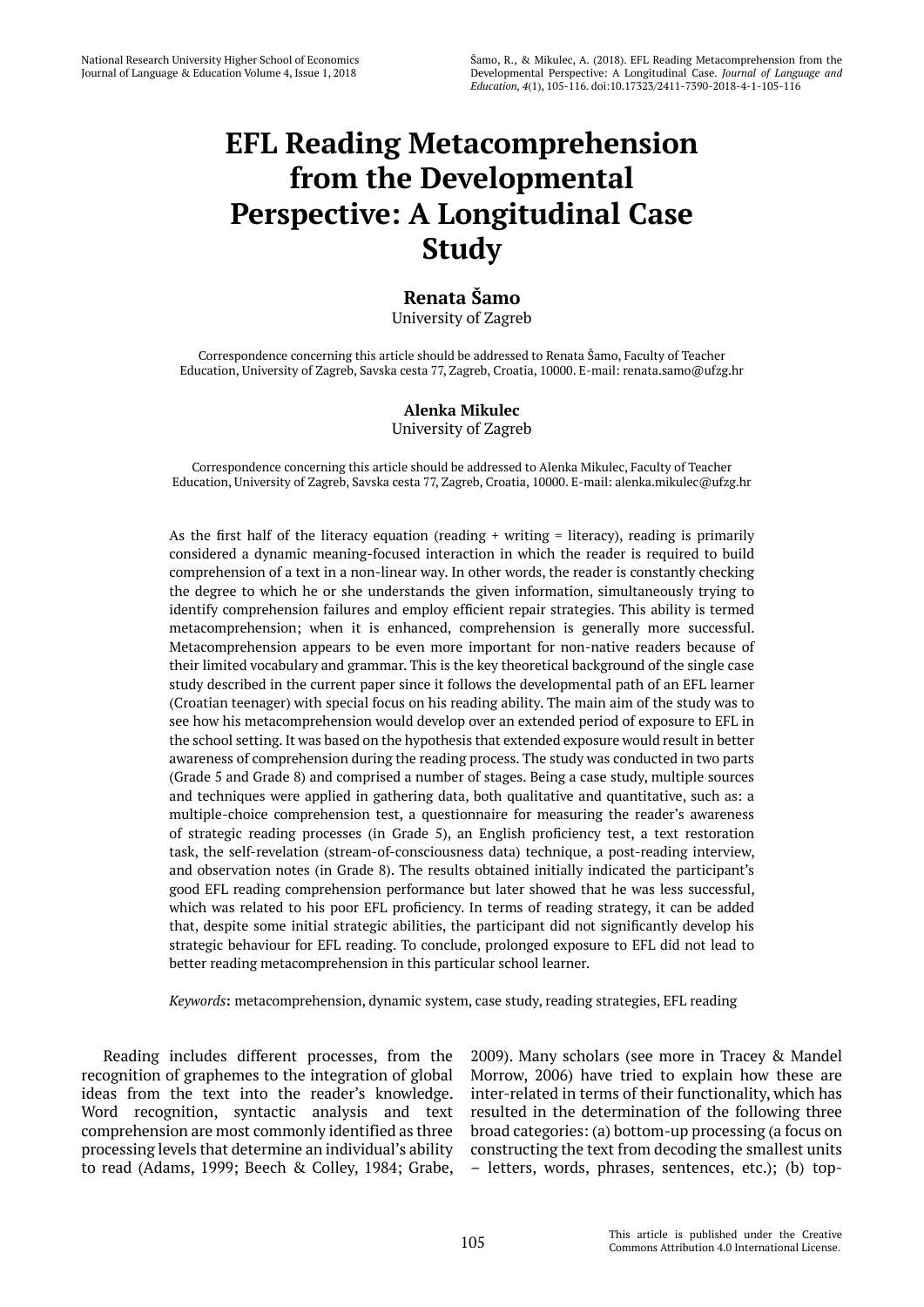down processing (an emphasis on fitting the text into the reader's linguistic and non-linguistic knowledge – a sort of psycholinguistic guessing game); and (c) interactive processing (the alternate or simultaneous use of both bottom-up and top-down processing – a dynamic interactive process). It is impossible to avoid any of the three approaches (generally termed models) in serious discussions of the process of reading, particularly when a non-native (both L2 and FL) reader is included (Aebersold & Field, 1997).

More recently, reading has been explained as a dynamic meaning-focused interaction, so that Larsen-Freeman and Cameron, for instance, see this process as:

[a] complex dynamic system moving across a state space landscape that consists of all possible interpretations of the stretch of text being processed. Understanding the whole text is also seen as a complex dynamic system that produces the multidimensional state space landscape on which the reading process moves. The experience of reading the text changes the landscape as the reading process co-adapts with current understandings of the whole text. Meaning is constructed from the text at different levels using the reader's previous experiences of literacy, of texts, and of the world; the reader searches for a coherent meaning for the whole as the parts are processed (2008, pp. 186-187).

Based on the first two types of processing, the building of comprehension is linear, determined by smaller (below sentence level) or larger (above sentence level) pieces of text. The interactive approach, by contrast, implies the non-linear building of comprehension during which the reader is moving from one way of processing to the other. While doing this, he/she is constantly checking his/her comprehension, which is known as self-monitoring. In order to do this efficiently, he/she needs a range of strategies. It is clear that successful reading requires the reader's awareness of his/her comprehension or lack of it, as well as the knowledge of what to do when he/she fails to comprehend (Grabe, 2009).

Metacomprehension as the key term in this paper, therefore, can be defined as the reader's ability to monitor the degree to which he/she understands information being communicated to him/her, to recognise failures to comprehend, and to employ repair strategies when failures are identified.<sup>1</sup> Efforts to enhance this ability should gradually lead to improved reading comprehension. Unlike grammar, vocabulary knowledge or other competencies important in reading, metacomprehension cannot be developed

through rote-memorisation, drilling or one-way instruction from the teacher, but requires interaction between the teacher and learners (Cohen & Weaver, 2006; Yu-Fen, 2002). As Vygotsky (2012) put it, learners acquire the capacity for self-regulation throughout interaction with more knowledgeable individuals. Since the early 1990s, researchers have examined performances in comprehension monitoring between proficient and less proficient readers to discover how metacomprehension can function more effectively (see more in Yu-Fen, 2002). They generally concluded that less proficient readers in the (non-)native language are more likely to fail to recognise that a problem exists or to identify the source and solve it. Even when they are aware of the source of the problem, they find it hard to identify a solution. Speaking explicitly about reading in a non-native language, it may be important to emphasise here that metacomprehension seems to be crucial primarily because the reader possesses limited vocabulary knowledge and grammar (Block, 1992).

The ability to monitor comprehension has also received some attention in reading tasks with young learners. Markman (1979) was among the first researchers to consider this issue and showed, among other things, that children fail to report logical inconsistencies in textual material. According to Grabe (2009), a review of 20 studies with native readers in second to sixth grades who were taught directly how to monitor their comprehension revealed significant improvements in three areas: the detection of textual difficulties, the enhancement of text material recall, and better performance on standardised reading comprehension tests. However, the author adds that the impact of self-monitoring on reading comprehension with non-native readers is still under-represented in research.

This article, therefore, can be seen as a contribution to this field of investigation, while its developmental perspective makes our study, conducted in the context of reading in English as a foreign language (EFL), even more multifaceted. This coincides with Geva and Ramírez (2015) who view EFL reading comprehension as a complex process, pointing out its multiple facets that may change with development and experience.

The main aim of the study was to obtain insight into an individual's development of reading metacomprehension over an extended period of exposure to EFL in the school setting. It was realised by means of the following research question: What, if any, is the effect of extended exposure to EFL on a school learner with regard to his awareness of comprehension during the reading process? The hypothesis was that extended exposure would lead to better awareness of comprehension during the reading process.

<sup>&</sup>lt;sup>1</sup> Adapted from www.cognitiveatlas.org/concept/ metacomprehension.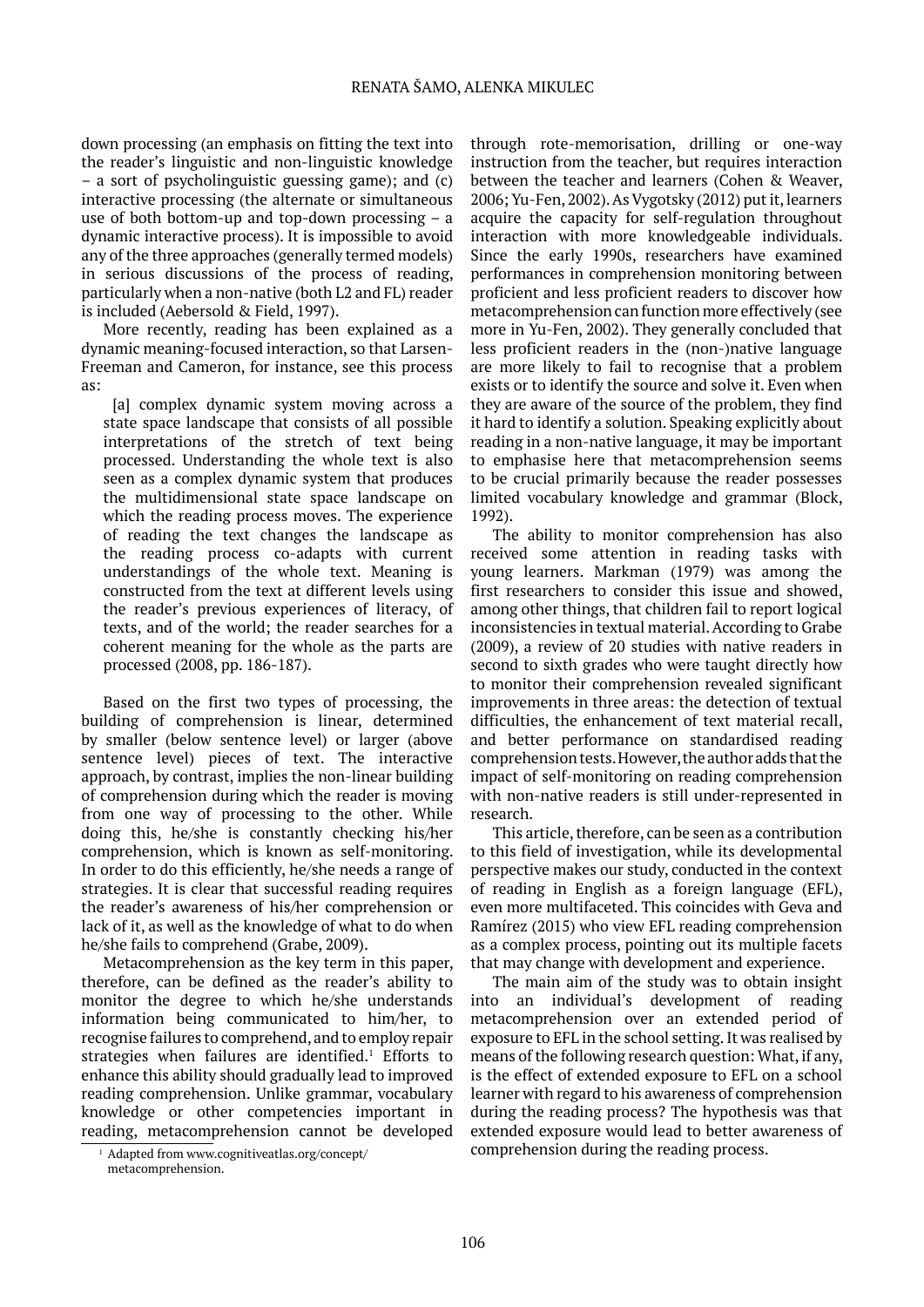### **Methods**

*Research design.* This article reports on an individual or single case study (Benatti, 2015; Robson, 2002; Wei & Moyer, 2008) used as a research method to understand the effect of extended exposure to EFL on the reading metacomprehension of a male learner. By definition, a case study of this type tends to provide a detailed account of one person (a case) within a wider context. It typically involves multiple techniques of data collection, both quantitative and qualitative, although such an in-depth investigation – which can be done over any length of time – often uses the latter rather than the former. In this particular study, a mixed approach was applied, with eight different types of sources: a questionnaire for measuring a child's awareness of strategic reading processes, a reading comprehension test, an open-ended strategy use questionnaire, a language proficiency test, gap-filling tasks, the self-revelation (stream-of-consciousness data) method, an interview, and notes resulting from online observations.

*Participant's profile.* Although a large-scale study was conducted with Frank's class, special attention was paid to Frank (not his real name) here, differing him from classmates because of his truly specific linguistic background. Frank was born in a medium-sized city in Croatia, to which his parents, both of Albanian origin, had come from Kosovo in their youth (mother at age 12, father at age 19). He is the third-born child in a family of four children. Asked about his native language, he perceived himself as bilingual and could not say which of the two languages was dominant, since he spoke mostly Albanian with his parents and elderly family members, but used Albanian and Croatian almost interchangeably in communication with his brothers. When unable to remember a word or phrase in Albanian, he would frequently replace it with its Croatian equivalent and vice versa. In his play with other children (both Croatian and Albanian) in the neighbourhood, Croatian prevailed.<sup>2</sup> This language development can, therefore, be seen as an example of additive simultaneous bilingualism (Gardner, 2002; Lambert, 1977).

At the age of six and a half, he first attended a private primary school (Grades 1-3), where he studied EFL, although it was neither official (just one of the extra-curricular activities, not a formal school subject with grading) nor intensive (no more than two class periods a week). In Grade 4, he moved to a state primary school, where he was, for no particular reason, placed in a class that had already been learning English for three years, putting him in an unfavourable position compared to his classmates. The class of 22 learners was part of a pilot project<sup>3</sup> and had started learning EFL in Grade 1 under very favourable conditions: for example, in Grades 1 and 2 they had had four class periods of 45 minutes every week in groups of 11 learners, in a learner-friendly classroom; in Grade 3 they were taught as a whole class, in a larger classroom used for other subjects as well.

In Grade 5 the number of class periods decreased (three instead of four). The learners also experienced two teacher changes, first in Grade 5 and then in Grade 8 (a total of four different teachers in Frank's case). To make this clearer, it should be emphasised that at that time foreign language (FL) teaching in Croatia was officially introduced in Grade 4 (as a compulsory subject at primary school level), so Frank's class appears to have been privileged to participate in the pilot project. Since his hometown is officially a bilingual environment because of the Italian ethnic minority living there, children were encouraged to learn Italian earlier than other (foreign) languages. It was Frank's second FL (his real name is, in fact, Italian) when the study was conducted. Although he also started learning Italian in Grade 1, the official start occurred in Grade 2, as is common in this Croatian region (Istria).

Despite the circumstances described above, Frank's primary school grades in English were quite good (3,  $5, 5, 5, 4$ , but he was better in Italian  $(5, 5, 5, 5, 5, 5, 5)$  $5, 4$ ).<sup>5</sup> He achieved a very similar range in his grades for Croatian  $(5, 5, 5, 5, 4, 4, 4, 5)$ . His grade point average was 5.0 throughout his primary education, from Grade 1 to Grade 8. When the first part of the study was conducted, Frank was a fifth-grader, while in its second part he attended Grade 8. Since the first author taught his class English from Grade 1 to Grade 4, she can confirm that Frank was a very intelligent and hard-working boy, always eager to participate in any activity and compete with his classmates, trying to integrate into their group as strongly as possible; it was obvious that he wanted to perform as well as them, better even, in his EFL classes, which sometimes suggested that he felt tense and stressed. Regarding the wider context of Frank's EFL learning experiences and outcomes, he represents an example of the socalled extreme cases (Wei & Moyer, 2008), usually overlooked in cross-sectional studies.

<sup>2</sup> Basically, Albanian was Frank's first language according to the sequence of language acquisition resulting from his family background, but Croatian was also his first language, meaning the main language used for wider communication in his more or less immediate environment, such as the neighbourhood and his school (Jelaska, 2005). The mother tongue will not necessarily be the main or most frequent language used for communication purposes (Byram, 2004, p. 418).

Language Learning for European Citizenship (EC), see more in Mihaljević Djigunović (2015); Vilke (2015).

<sup>4</sup> Croatian grades: from 1 (fail) to 5 (excellent).

 $5$  Grades 2-8.

 $6$  Grades 1-8.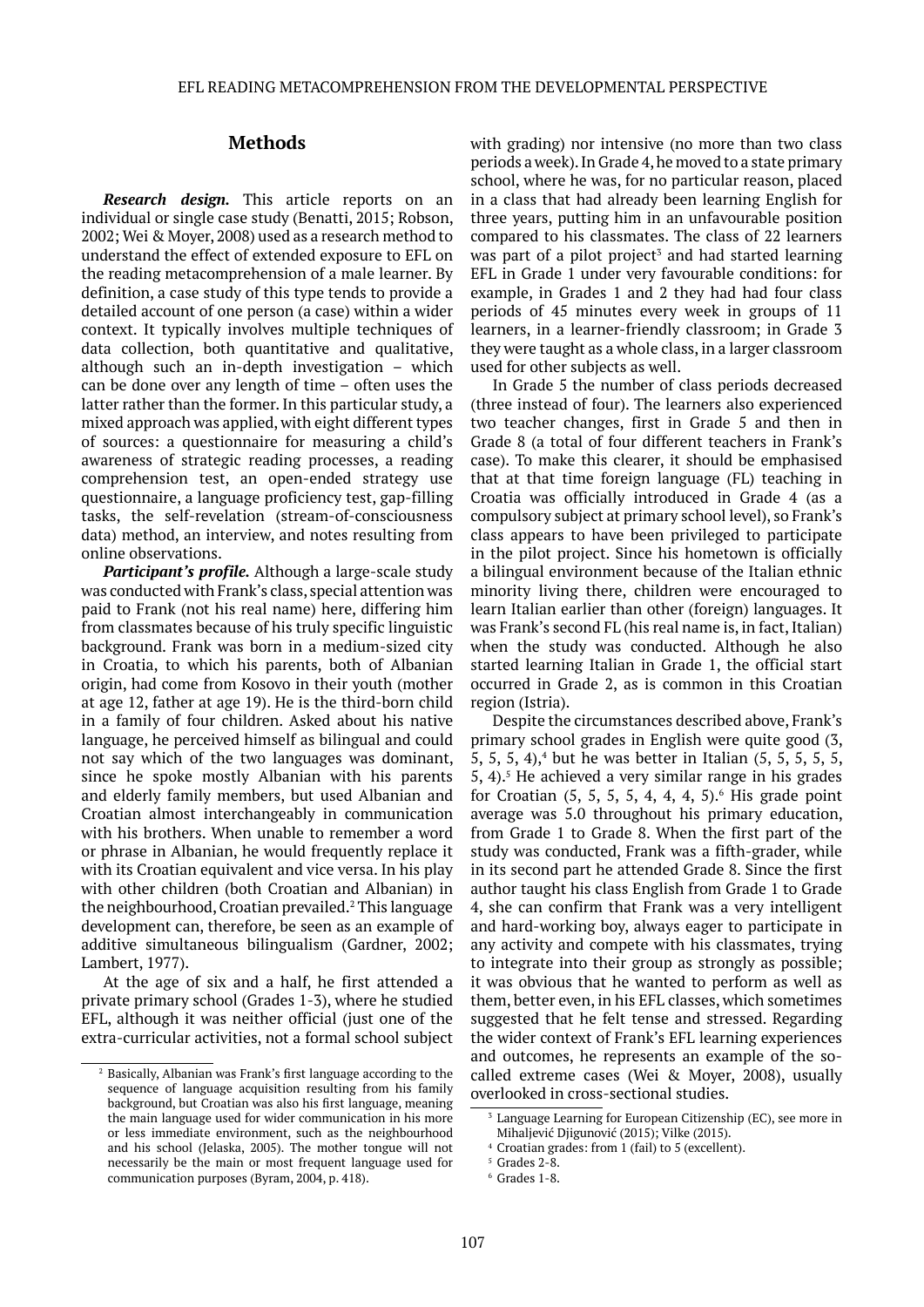### **Procedure and Instruments**

As has been previously stated, the study was conducted in two parts, each of them comprising a couple of stages preceded by certain preparations. We have decided to present the procedure in three sections: the key preparation-centred details under one sub-heading and the crucial investigation-centred features under two separate sub-headings (see below).

*Preparations.* A one-week preparatory stage in Grade 5 was conducted with the aim of explaining to Frank at the outset the rationale behind the study and ensuring his willingness to participate. An informal discussion of the following formed an early part of the process: (a) his L1 and L2 (EFL) reading habits and preferences; (b) possible similarities and differences between the two processes; and (c) other closely related issues. A few multiple-choice reading comprehension tasks, first in Croatian and then in English, were later set (with no time limit) to familiarise him with the given test-taking technique. Although spontaneously encouraged to become a strategic thinker, Frank was not explicitly instructed on metacomprehension strategy use.

Prior to the follow-up study, almost three years later, there was another preparatory stage, which also lasted a week and began with Frank being reminded of his previous involvement. He remembered this somewhat vaguely but still agreed to participate without showing any hesitation, confirming our general impression of him as a very curious boy, not afraid to challenge himself. He was first invited to discuss a set of 20 multiple-choice questions that focused on raising children's awareness of the reading process and strategies (Paris, Cross, & Lipson, 1984). Of course, they were used to provide explanations about what reading strategies are and when and why they are useful, as well as to prepare him to approach concrete text restoration tasks in a strategic manner. Subsequently, he performed a couple of text restoration tasks, without saying what he was thinking/doing. A few days later, Frank was explicitly trained to practise verbalising in parallel with problem solving before he started working on his own. When it was noticed that such practice-focused repetition might be tedious for him, 'the proper study' (his own words) began in order to keep his enthusiasm at the required level.

*Grade 5.* The study first involved measuring Frank's awareness of strategic reading processes and assessing his text comprehension along with his actual strategy use. The first instrument used was the Metacomprehension Strategy Index (MSI) with 25 multiple-choice items which ask readers about the strategies they could use before, during, and after reading a narrative text. This questionnaire was

designed by Schmitt (1990) and aims to assess primary school children's awareness of metacomprehension behaviours that fit into the following categories: (1) predicting and verifying; (2) previewing; (3) purpose setting; (4) self questioning; (5) drawing from background knowledge, and; (6) summarising and applying fix-up strategies. It was translated from English into Croatian for this study and Frank was asked to circle the best answer for each item based on four options. He did this through silent reading, without any time limit. This instrument was targeted at L1 readers and was used here to encourage Frank's thinking about the process as such, according to his Croatian reading experiences, since the first task referred to his Croatian reading comprehension. Two days later, it was followed by a task that checked his comprehension in English.

The second instrument was a reading comprehension test, based on a short narrative text first in Croatian (about a school boy from a village visiting the capital city) and then in English (about a bear visiting mum and her daughters one winter evening), with ten three-option multiple choice questions in each, which assessed explicit and implicit comprehension. The texts were taken from different textbooks for young learners, while the questions were prepared for the purpose of the test and sometimes required serious independent inferences from the reader as certain pieces of information were not directly stated in the text (higher-order processing). In addition, the questions did not always follow the order in which information was presented in the text (reading as a non-linear activity) and did not repeat the same linguistic patterns from the text since vocabulary items and language structures were often changed (a focus on language knowledge), testing Frank's local and global understanding abilities to a greater extent. The selection of the texts and setting of the questions were discussed with his Croatian and English teachers, as their suggestions appeared important to us.

The third instrument, an open-ended questionnaire, included 12 items covering: (a) strategic reading, (b) L1 vs L2 (EFL) reading, and (c) reading selfevaluation (L1 vs EFL). It was designed on the basis of insights into the relevant literature with reference to specific steps in the process of reading the abovementioned texts. Its aim was to show the participant's retrospective reflections on his actual (not supposed) strategy use and/or to clarify his ways of reaching text comprehension, as well as to provide his general approaches to reading in two languages and reveal his reading self-perception. Frank was asked to write his answers in Croatian (no time limit), immediately upon the completion of each comprehension test.

*Grade 8.* The study continued with a special focus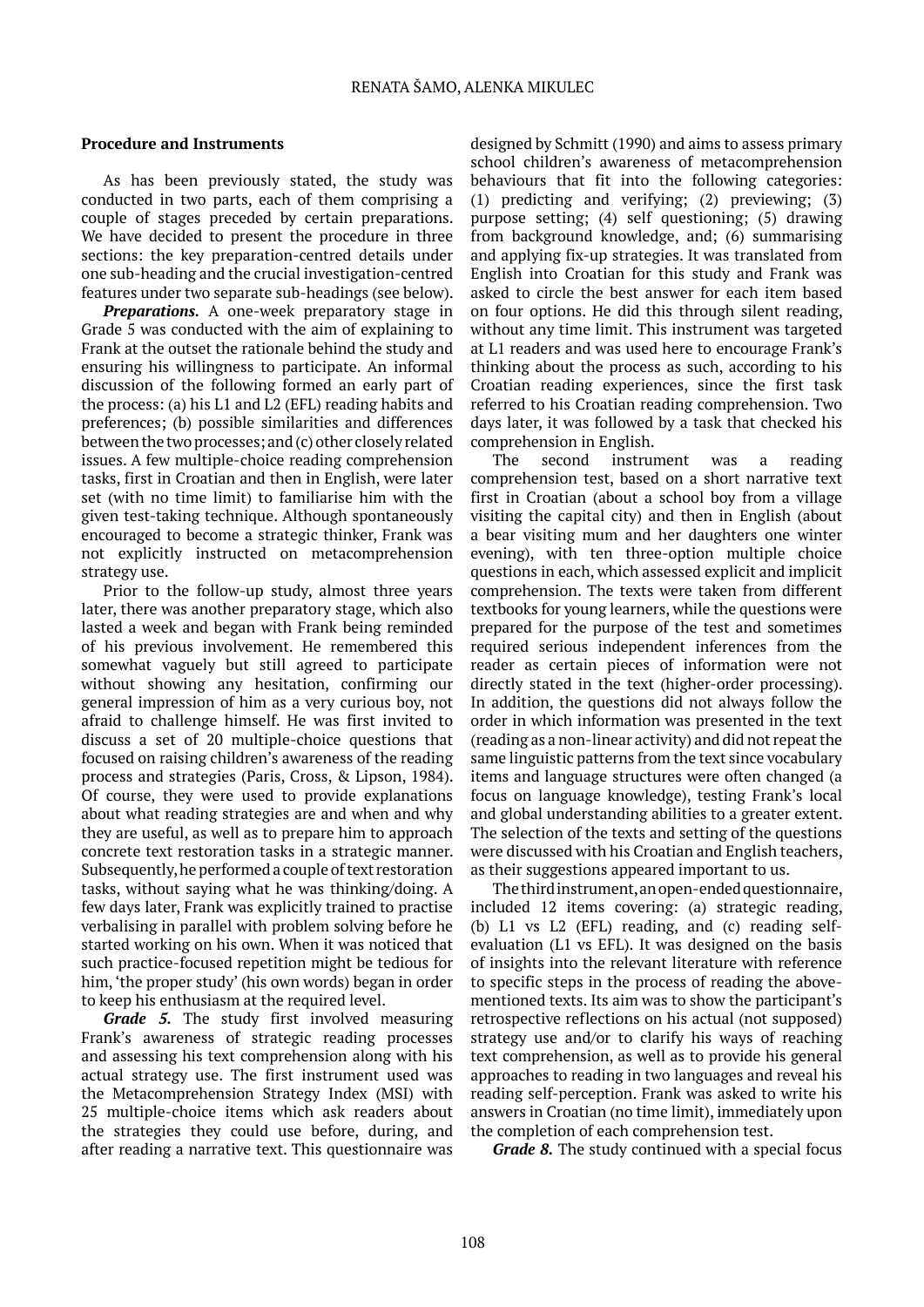on Frank's strategic reading behaviour in EFL and once again a series of instruments was used. The first instrument was the standardised English proficiency test,<sup>7</sup> comprising a reading session and a listening and writing session administered a week later. Reading was covered by five matching tasks, as follows: (1) read this short interview from a British youth magazine, match the questions with the answers, e.g. "Fish, smells awful … - Any food you hate?"; (2) read the following quiz questions and find the right answer, e.g., "It's a way of attracting bees, flies, butterflies and other insects – Why do some flowers smell sweet?"; (3) read the following ads and find the missing part from the list for each gap, e.g., "The Society of London Theatre, the only official half price ticket booth … – best value for today's evening performances"; (4) find the pairs of these definitions from the list, e.g., "a person you visit if you have a headache or a sore throat – doctor"; and (5) what do these notices mean, choose from the answers, e.g., "return books here – this is the library desk".

Task 3 was the only one that did not contain an extra word. Listening was tested with the help of two matching tasks: (1) listen to the text and put the numbers in the picture in the boxes next to the names (a description of the park with many children doing different things simultaneously); and (2) listen to the text and choose one of the answers (e.g., guessing the locations where the speakers are talking). There was only one writing task, which required the participant to compare two almost identical pictures showing a typical afternoon in a family living room (prompts already given, e.g., write about the man and the woman, the weather outside, etc.).

The second instrument involved three different text restoration tasks, which included 22, 32 and 37 gaps respectively. According to this traditional gapfilling technique, based on short narrative texts, Frank's task was to restore every fifth word that had been deleted (except in the first and last sentences).<sup>8</sup> These were either content (emphasis on testing the overall text meaning) or function (emphasis on testing grammatical sensitivity) words. He took the tests at irregular intervals over a period of three months.

Since this format predominantly measures comprehension of the local environment (words and immediate constituents, i.e., syntax and lexis at sentence level), it was accompanied with the streamof-consciousness technique (self-revelation). In other words, Frank was instructed on how to verbalise his thoughts (reveal himself) during the text restoration procedure to provide insights into his global text comprehension as well.

Finally, he was interviewed each time he finished a text restoration task (immediately upon completion). This was a semi-structured interview – a set of questions had been prepared in advance but any interesting, unexpected detail was also discussed with him during the interview. The initial questions regarded: (1) text title (e.g., "What title would you suggest and why?"); (2) text comprehension (e.g., "Did you understand the text/What is it about?"); and (3) comprehension problems (e.g., "Why haven't you filled in this gap/Where did you have a (serious) problem, why?"). As can be seen, these were actually aimed at assessing Frank's abilities to summarise the text in a meaningful title, identify the main ideas, and cope with problem-solving situations in the context of reading. They helped us identify his approaches to understanding words/text portions, test-taking (task format and test-taking environment), and recognising knowledge/self-confidence (or lack of it).

Using the text restoration task and post-reading interview as instruments resulted in rich stream-ofconsciousness reports (audio-recorded), convenient for an in-depth analysis of Frank's strategic behaviour in EFL reading. It could be said that these represented a kind of matrix for his strategy use according to the categorization of processing strategies designed by Anderson, Bachman, Perkins, and Cohen (1991). Appropriate for this context, it comprised: (1) supervising strategies (11 in total, e.g., reading-rate adjustment to increase comprehension, recognition of loss of concentration); (2) support strategies (2 in total, e.g., skipping unknown words, expressing a need for help); (3) paraphrase strategies (5 in total, e.g., use of cognates between L1 and L2 to comprehend, paraphrasing); (4) strategies for establishing coherence in text (7 in total, e.g., rereading, use of background knowledge); (5) other strategies (2 in total, e.g., answer provided with no explanation, change in answer).

### **Results and Discussion**

The obtained data were analysed quantitatively and qualitatively, and the most important findings are presented according to the sequence in which the instruments were administered following the preparations. We think that this is not only relevant from the structural viewpoint (the two-part study comprising several stages), but also for practical reasons, since it enables us to follow his EFL reading development in a chronological order and, consequently, to get a more precise and comprehensive picture.

*Preparations.* The week spent on preparing

<sup>7</sup> A battery of tests designed by a Hungarian team. See more in: Alderson, Nagy, & Öveges (2000); Fekete, Major, & Nikolov (1999).

<sup>8</sup> Contextual support to the reader.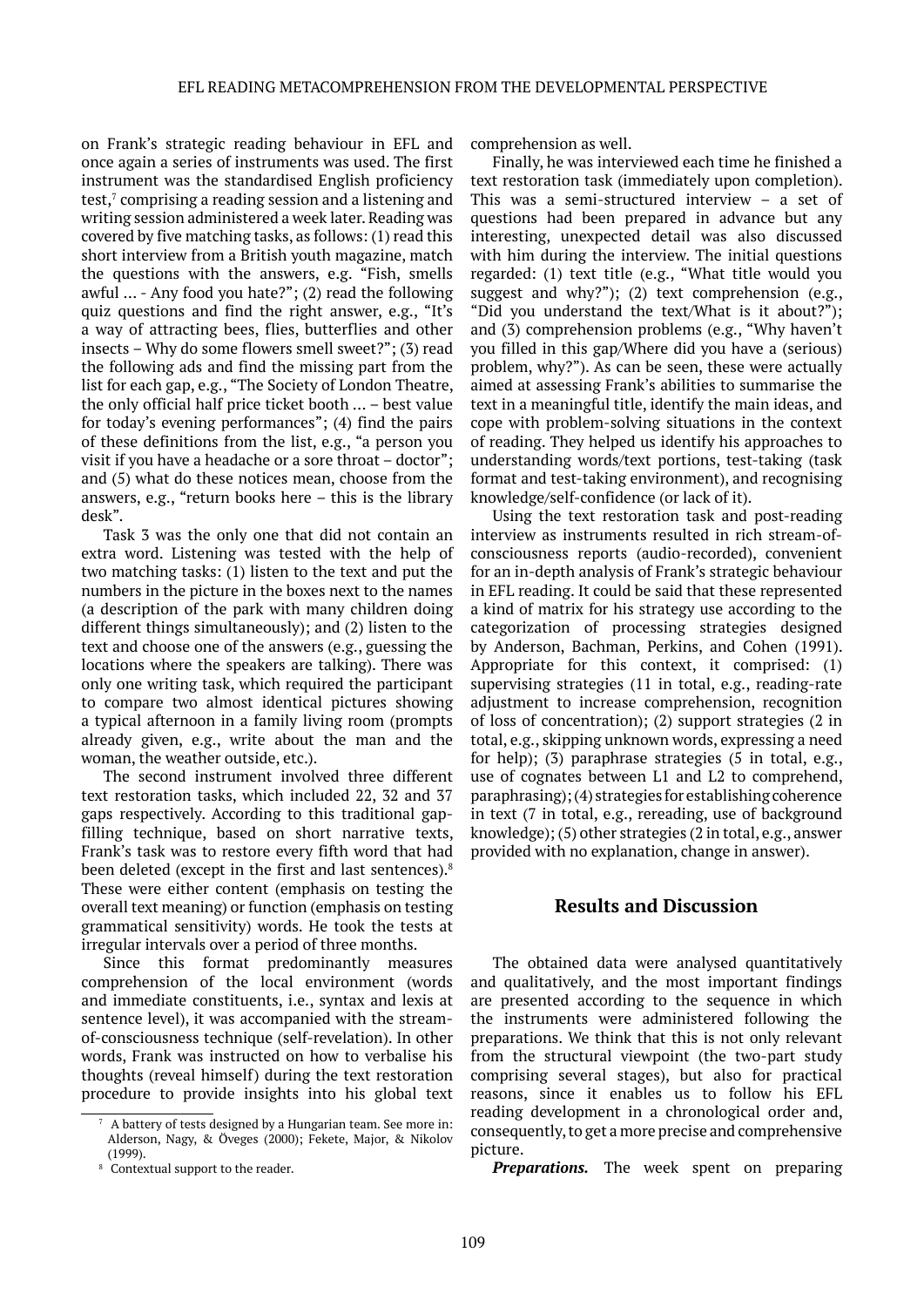Frank for the study in Grade 5 showed, firstly, that he particularly liked the (new) possibility of expressing his opinions without any sort of 'punishment' (every single answer was correct and important), as well as the fact that the given tasks would not be evaluated for school purposes (official grading excluded). During the informal discussion on reading, he presented himself as an experienced reader, motivated to read more frequently in English, despite his awareness that this skill is more demanding and challenging than when practised in Croatian.

The steps taken within preparations in the follow-up study in Grade 8 generally revealed that thinking about reading in a truly process-oriented way seemed quite interesting to him, also suggesting how intrigued he was as a reader. Sessions focused on doing and simultaneously verbalising different reading tasks confirmed that he was very serious and concentrated, trying to do everything correctly, although unfortunately most of the time he repeated the instructor's most frequent comments, obviously rather to please the instructor than to provide details about his thoughts. Many other researchers have also reported this experience in their studies preceded by some type of training, but when our participant was intensively exposed to text restoration, he soon abandoned this practice and became absorbed in his dilemmas, expressing them in his own words.

Analysing the participant's behaviour and reactions during both preparatory phases, we can say that our interaction not only confirmed his genuine interest in discussions on L1 and EFL reading, but also indicated his unquestionable involvement in this longitudinal study, as will be shown below. Indeed, Frank's motivation increased with every step, making him a very desirable study participant.

#### **Grade 5**

*Metacomprehension Strategy Index (MSI).* As already stated, the first instrument, the MSI, was used to measure the participant's awareness of strategic steps as an introduction to his actual strategy use during the processes of reading and test-taking that followed.

Table 1 *Frank's performance on the MSI*

| <b>MSI</b> Data |     |     |     |     |      |       |  |  |  |  |
|-----------------|-----|-----|-----|-----|------|-------|--|--|--|--|
| P/V             | Pre | Pur | Oue | B/K | S/FU | Total |  |  |  |  |
| (7)             | (2) | (3) | (3) | (6) | (4)  | (25)  |  |  |  |  |
|                 |     |     |     |     |      | b     |  |  |  |  |

*Note*: strategy categories: P/V - predicting & verifying; Pre previewing strategies; Pur - purpose setting; Que - self-questioning; B/K - drawing from background knowledge; S/FU - summarizing & applying fix-up strategies.

Table 1 shows that Frank opted for two previewing strategies and one strategy in each of the following categories: predicting and verifying, self-questioning, drawing frombackground knowledge, and summarising and applying fix-up strategies. None of the purposesetting strategies was selected. Specifically, he thought that in the pre-reading stage it was a good idea to look at the pictures and/or to read the title to see what the story was about, just as it could be helpful to consider what he already knew about the things he saw in the picture. During the while-reading stage, he believed that it was helpful to stop to retell the main points to see if he was understanding what had happened so far, to check to see if he could answer any of the questions he had asked before he started reading, and to check to see whether or not his guesses were correct. Since Frank selected only 6 out of 25 possible responses indicative of metacomprehension, it could be said that his performance on the MSI indicated low strategic awareness.

*Reading comprehension task(s).* However, Frank's reading test scores suggested that he was skilled in comprehension because he performed so highly on both tasks (Croatian -100%; English - 90%). The only mistake found in the English task probably resulted from his lack of concentration, since the correct answer did require a more careful reading to make a valid inference about the weather conditions depicted outside and the atmosphere shown inside. Furthermore, there was a piece of information in the first sentence that could rather easily mislead him into giving his answer without much thought.

*Strategy use questionnaire(s).* Asked about his steps before, during, and after reading the given texts, Frank mentioned in the questionnaire that he had looked at the questions first and then read both texts once, "at normal pace, silently and carefully*"*, with no difficulties in comprehending them, because there were no unfamiliar words ("I just understood it."). This is probably why he stated that he could answer each question, "easily but carefully ('no problem')", which may confirm him not only as a careful reader, but also as a careful test-taker (see below his text restoration sessions: the same impression).

However, he did not provide any response to the question about the way(s) in which he constructed meaning either in L1 or EFL. Despite his seemingly effortless problem-solving in the given situation, he perceived EFL reading as a difficult task when compared to L1 reading, since English is a foreign language which is – according to him – enough to make the process more demanding, although he thought that he could read well in English / Croatian regardless of the "many"/ "occasional" mistakes he made. He also explained that it was much easier for him to read in Croatian because of his better-developed speaking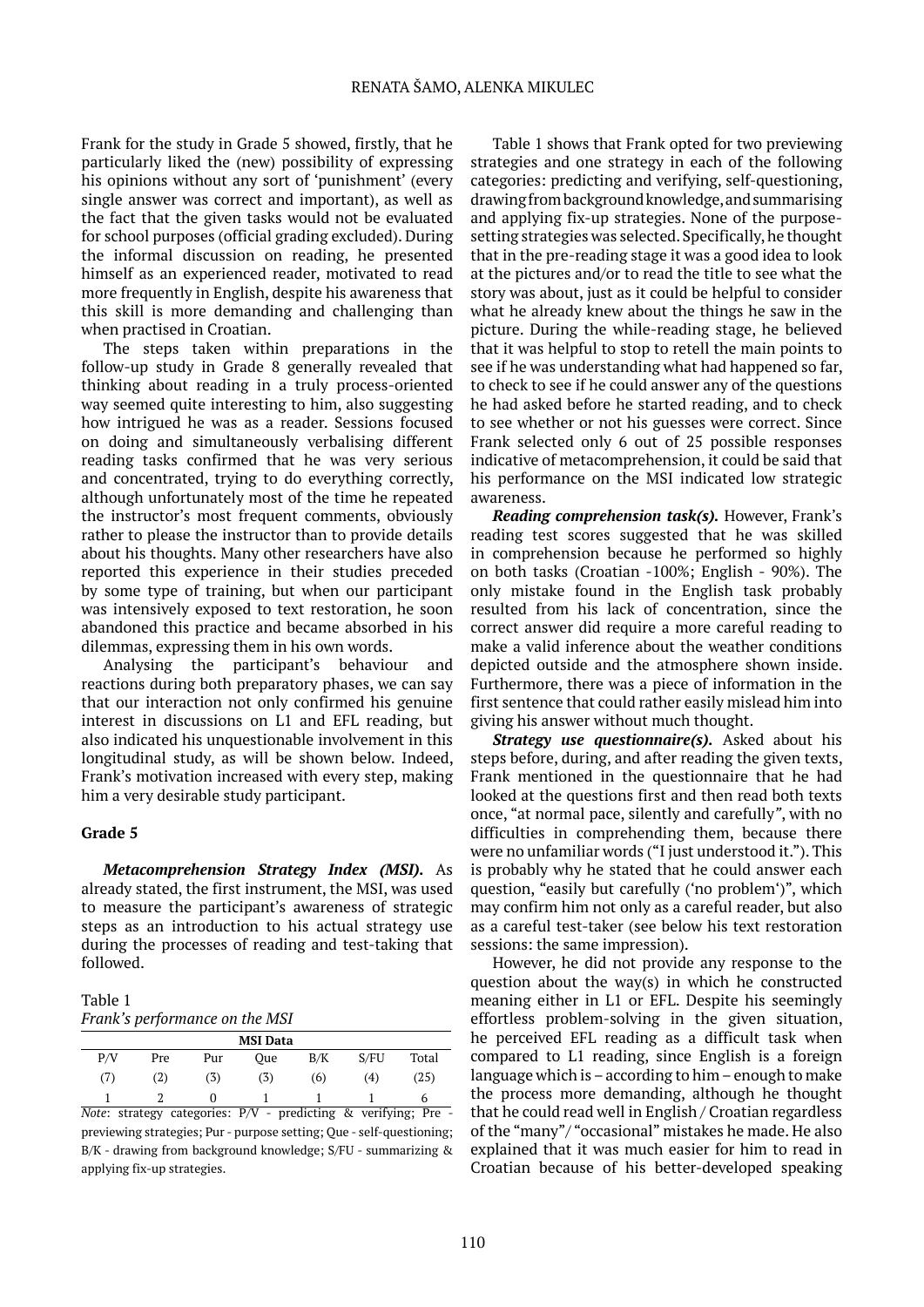skills ("since early childhood"), while he mentioned Grade 5 in English to support his high self-evaluation, which indicates that children (especially at primary school age) tend to identify grades with their real knowledge (5 means great knowledge, regardless of the underlying criteria). Finally, when asked which of the two narrative texts he preferred, Frank chose the Croatian one, "because it was more interesting".

*Total performance in Grade 5.* To sum up his reading achievements in Grade 5, we can say that Frank was seen as good at reading in both Croatian and English. While it is true that he had some strategic abilities, he was not sufficiently aware of them and their use at that time.

### **Grade 8**

*EFL proficiency test.* The standardised EFL proficiency test, used first in this part of the study, showed that Frank's performance ranged from 62.5% for writing skill to 76.8% for reading comprehension and 80% for listening comprehension. More precisely, he scored 20 out of 32 points on the writing section, rated by three independent assessors according to: (1) levels of text organisation (a sequence of sentences established but no more than three different sentence types used); (2) task achievement (both pictures A and B described); (3) grammar/accuracy (the whole text comprehensible despite some mistakes); and (4) vocabulary (a good choice of items, mostly appropriate to the task).

With regard to his reading comprehension, he achieved the top score on tasks 1, 2 and 4, whereas for tasks 3 and 5 he scored 44.4% and 40% respectively. This may have happened because task 3 included advertisements, which might not have been a part of his reading experience (at least not common in EFL classes) at that age; considering task 5, it may also be concluded that this kind of reading (so-called functional reading in the immediate environment) was not generally encouraged in EFL classes, since narrative texts were dominant in this phase of formal language education. Frank scored best on the listening section, where he selected 8 out of 10 correct responses in both tasks. Considering his results, it can be said that his performance on the EFL proficiency test did not suggest high(er) expectations.

*Text restoration task(s) (TRT).* Frank's performance on the text restoration tasks was recorded as follows: 53.1% on TRT 2, 50% on TRT 3, and 40.9% on TRT 1; that is, his overall comprehension performance was in a low range. Specifically, his response to the three tasks included: (a) 33 restored gaps that were accepted as both syntactically and semantically correct; (b) 24 restored gaps that were accepted as either syntactically or semantically correct; (c) 18 restored gaps that were

accepted at neither level; and (d) 16 gaps that were not restored at all. In other words, Frank provided 57 out of 92 *expected* responses, which put him into the category of less successful EFL readers. This coincides with his EFL proficiency test performance (a lower-achieving EFL learner = a lower-achieving EFL reader) since the type of task employed (deletion of both function and content words) required the reader's grammatical (syntax and morphology), as well as background (lexis) knowledge.

*Stream-of-consciousness report(s) (SCR).* Frank's SCRs provided precise insights into his strategic behaviour while reading/restoring the three abovementioned texts in English. Firstly, after coding Frank's transcripts, the total number of strategies obtained was N=513 ( $N_{text1}$ =171,  $N_{text2}$ =183,  $N_{text3}$ =159). It is worth noting that the highest number of strategies was used for reading text 2 related to TRT 2, on which the best score was recorded.

The frequency of individual strategy use was further considered. As shown in Table 2, the highest individual strategy use was recorded for one of the strategies for establishing coherence (reading ahead), two strategies in the paraphrase category (translating a word/phrase into L1, and paraphrasing), and another two in the supervising category (formulating a question and making a prediction about the meaning of a word or text content).

Since the obtained results also indicate a variety of strategy use, seemingly caused by the given texts, these were analysed accordingly. On the first text, the highest frequency was recorded for one strategy used for establishing coherence (reading ahead), one in the supervising category (formulating a question), and one in the paraphrase category (translating a word/phrase into L1). During the second text reading session, the highest frequency was obtained for two paraphrase strategies (translating a word/phrase into L1 and paraphrasing), and one supervising strategy (making a prediction about the meaning of a word or text content). In the third case, the highest frequency referred to one strategy in the establishing coherence category (reading ahead) and one in the paraphrase category (translating a word/phrase into L1 and paraphrasing).

On the other hand, Table 2 reveals that four strategies had not been applied at all: two supervising strategies (stating success in understanding (a portion of) text; responding affectively to text content), one paraphrase strategy (using cognates between L1 and L2 to comprehend), and one strategy for establishing coherence (relating stimulus sentence to personal experiences).

When this failure is analysed by text, it can be seen that as many as seven strategies were not applied while reading the first text. That is, in addition to the four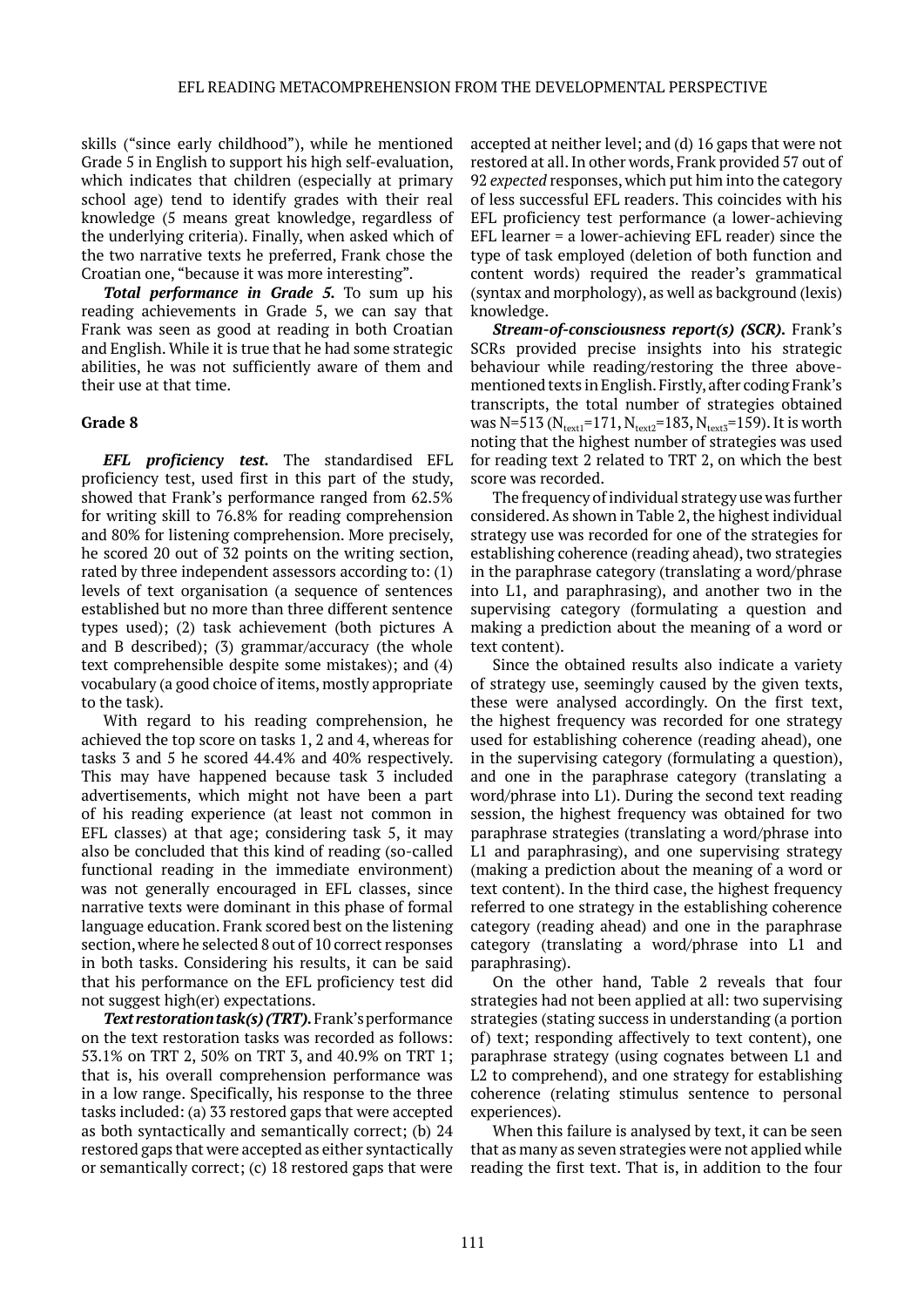### RENATA ŠAMO, ALENKA MIKULEC

### Table 2

*Frequency of Individual Strategies Used by the Participant for Each of the Three Texts, and the Total Mean, Minimum and Maximum Values, Standard Deviation, Standard Error, and Coefficient of Variation for Each Strategy*

|                                      |     |                                                                         |                  |                  |                  |       | Total for all three texts |                  |           |                   |                  |
|--------------------------------------|-----|-------------------------------------------------------------------------|------------------|------------------|------------------|-------|---------------------------|------------------|-----------|-------------------|------------------|
| Category                             |     | Strategy                                                                | text<br>1<br>(f) | text<br>2<br>(f) | text<br>3<br>(f) | M     | min                       | max              | <b>SD</b> | <b>SE</b><br>mean | <b>CV</b>        |
| Supervising<br>strategies            | 1.  | Referring to the experimental<br>task                                   | 3                | $\overline{3}$   | 5                | 3.67  | 3                         | 5                | 1.15      | 0.67              | 31.49            |
|                                      | 2.  | Recognizing loss of<br>concentration/memory problem                     | 2                | 3                | $\mathbf{1}$     | 2.00  | $\mathbf{1}$              | 3                | 1.00      | 0.53              | 50.00            |
|                                      | 3.  | Stating failure to understand (a<br>portion of) text                    | 5                | 4                | 6                | 5.00  | 4                         | 6                | 1.00      | 0.53              | 20.00            |
|                                      | 4.  | <b>Stating</b><br>in<br>success<br>understanding (a portion of)<br>text | $\bf{0}$         | $\bf{0}$         | $\bf{0}$         | 0.00  | $\boldsymbol{0}$          | $\boldsymbol{0}$ | 0.00      | 0.00              | $\mathbf{0}$     |
|                                      | 5.  | Adjusting reading style /rate to<br>increase comprehension              | 3                | 9                | 3                | 3.33  | 3                         | 9                | 0.53      | 0.33              | 6.93             |
|                                      | 6.  | Formulating a question                                                  | 22               | 16               | 10               | 16.00 | 10                        | 22               | 6.00      | 3.46              | 37.5             |
|                                      | 7.  | Making a prediction about the<br>meaning of a word or text content      | 9                | 22               | 10               | 13.67 | 9                         | 22               | 7.23      | 4.13              | 52.93            |
|                                      | 8.  | Referring to lexical items that<br>impede comprehension                 | 11               | 16               | 3                | 10.00 | 3                         | 16               | 6.56      | 3.79              | 65.57            |
|                                      | 9.  | Confirming/disconfirming an<br>inference                                | 9                | 5                | 14               | 9.33  | 5                         | 14               | 4.51      | 2.60              | 43.31            |
|                                      | 10. | Referring to the previous passage                                       | 1                | $\bf{0}$         | $\bf{0}$         | 0.33  | $\mathbf{0}$              | $\mathbf{1}$     | 0.53      | 0.33              | 173.21           |
|                                      | 11. | Responding affectively to text<br>content                               | $\bf{0}$         | $\bf{0}$         | $\bf{0}$         | 0.00  | $\mathbf{0}$              | $\mathbf{0}$     | 0.00      | 0.00              | $\boldsymbol{0}$ |
| Support strategies                   | 12. | Skipping unknown words                                                  | 3                | $\mathbf{0}$     | $\overline{4}$   | 2.33  | $\mathbf{0}$              | 4                | 2.03      | 1.20              | 39.21            |
|                                      | 13. | Expressing a need for help/<br>clarification                            | $\bf{0}$         | 14               | 4                | 6.00  | 0                         | 14               | 7.21      | 4.16              | 120.19           |
| Paraphrase<br>strategies             |     | 14. Using cognates between LI<br>and L2 to comprehend                   | $\bf{0}$         | $\bf{0}$         | $\bf{0}$         | 0.00  | $\boldsymbol{0}$          | $\boldsymbol{0}$ | 0.00      | 0.00              | $\mathbf{0}$     |
|                                      | 15. | Breaking lexical items into parts                                       | $\bf{0}$         | 3                | $\bf{0}$         | 1.00  | 0                         | 3                | 1.73      | 1.00              | 173.21           |
|                                      | 16. | Paraphrasing                                                            | 6                | 21               | 15               | 14.00 | 6                         | 21               | 7.55      | 4.36              | 53.93            |
|                                      | 17. | Transiating a word/ p hrase into<br>LI                                  | 13               | 23               | $\underline{21}$ | 20.67 | 13                        | 23               | 2.52      | 1.45              | 12.13            |
|                                      |     | 18. Extrapolating from information<br>in the text                       | 5                | 4                | 2                | 3.67  | 2                         | 5                | 1.53      | 0.33              | 41.66            |
| Establishing coherence 19. Rereading |     |                                                                         | 10               | 1                | 3                | 4.67  | $\mathbf{1}$              | 10               | 4.73      | 2.73              | 101.27           |
|                                      |     | 20. Using context clues to interpret<br>a word/phrase                   | $\boldsymbol{2}$ | $\mathbf{1}$     | 0                | 1.00  | 0                         | $\overline{2}$   | 1.00      | 0.53              | 100.00           |
|                                      |     | 21. Reacting to author's style or<br>text surface structure             | 13               | 5                | 5                | 7.67  | 5                         | 13               | 4.62      | 2.67              | 60.25            |
|                                      | 22. | Reading ahead                                                           | 29               | 14               | 21               | 21.33 | 14                        | 29               | 7.51      | 4.33              | 35.13            |
|                                      | 23. | Using background knowledge                                              | 2                | $\mathbf{1}$     | $\mathbf{0}$     | 1.00  | 0                         | 2                | 1.00      | 0.53              | 100.00           |
|                                      |     | 24. Acknowledging lack of<br>background knowledge                       | $\bf{0}$         | $\bf{0}$         | 2                | 0.67  | 0                         | 2                | 1.15      | 0.67              | 173.21           |
|                                      |     | 25. Relating stimulus sentence to<br>personal experiences               | $\bf{0}$         | $\pmb{0}$        | $\bf{0}$         | 0.00  | 0                         | $\boldsymbol{0}$ | 0.00      | 0.00              | $\boldsymbol{0}$ |
| Other<br>strategies                  |     | 26. Providing a response without<br>explaining it                       | 6                | 15               | 15               | 12.00 | 6                         | 15               | 5.20      | 3.00              | 43.30            |
|                                      | 27. | Changing an answer                                                      | 7                | 3                | 10               | 6.67  | 3                         | 10               | 3.51      | 2.03              | 52.63            |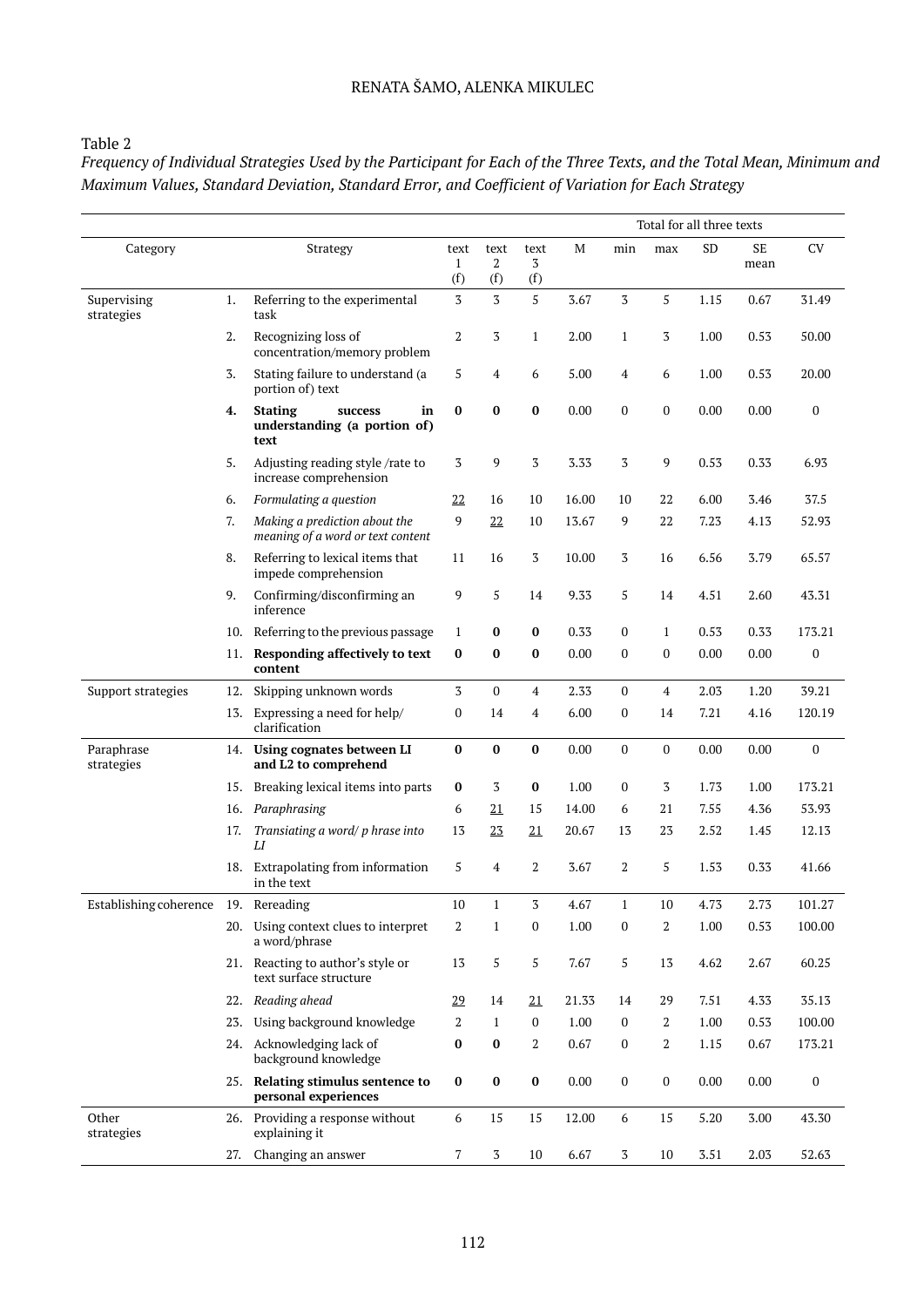that have already been mentioned, Frank did not use three more strategies: one support strategy (expressing a need for help/clarification), one paraphrase strategy (breaking lexical items into parts), and one strategy for establishing coherence (acknowledging lack of background knowledge). For the second text, seven unused strategies were also recorded, the four already mentioned plus another three strategies: one supervising strategy (referring to the previous passage), one support strategy (skipping unknown words), and one strategy for establishing coherence (acknowledging lack of background knowledge). Eight strategies went unused for the third text, i.e. four in addition to those already mentioned: one supervising strategy (referring to the previous passage), one paraphrase strategy (breaking lexical items into parts), and two strategies for establishing coherence (using context clues to interpret a word/phrase, and using background knowledge).

Higher standard deviation (SD) values for some of the strategies (e.g. expressing a need for help/ clarification), indicating more dispersed results, and the differences in the mean values suggest very large variation in the use of individual strategies in this single case study, which may explain why some strategies do not fall within the applied strategy categorization. This is also indicated by the coefficient of variation (CV), which represents the ratio of the standard deviation to the mean. As illustrated in Table 2, SDs go as high as 173.21% of the mean for three strategies (i.e., referring to the previous passage, breaking lexical items into parts, and acknowledging lack of background knowledge), 120.19% for one strategy (i.e., expressing a need for help/clarification), and around

100% for three strategies (i.e., rereading, using context clues to interpret a word/phrase, and using background knowledge). High standard error mean values obtained for paraphrasing, making a prediction about the meaning of a word or text content and expressing a need for help/clarification also indicate deviation from the expected values.

Mean values for strategy use regarding each text and each category were also calculated and compared (see Figure 1). The mean results obtained, for a total of 27 observed strategies, show that Frank's strategy use was fairly low (M=6.33, SD=7.10, SE=0.79) with the highest total mean value being 6.78 for the second text.

Therefore, these results, despite indicating lower mean strategy use by Frank and despite this being a single case study, enable useful insight into his strategic behaviour, or lack of it. Since the frequency of some strategies differed from one text to another (e.g. the use of making a prediction about the meaning of a word or text content was N= 9 on the first text, N=22 on the second, and N=10 on the third text, or rereading: N= 10 on the first text, N=1 on the second, and N=3 on the third text), one of the factors that may have affected his strategy use were characteristics of the text he was reading. Also, failure to use some strategies may also have resulted from specific text/content features, i.e. it is possible that Frank acknowledged lack of background knowledge only while reading the third text because the other two did not give him such a possibility. In addition, failure to use certain strategies (e.g. relating stimulus sentence to personal experiences or using cognates between L1 and L2 to comprehend) may have been a consequence of his insufficient knowledge or awareness of these particular strategies.



*Figure 1*. Mean Values for Each Category of Reading Strategies Presented for All Three Texts.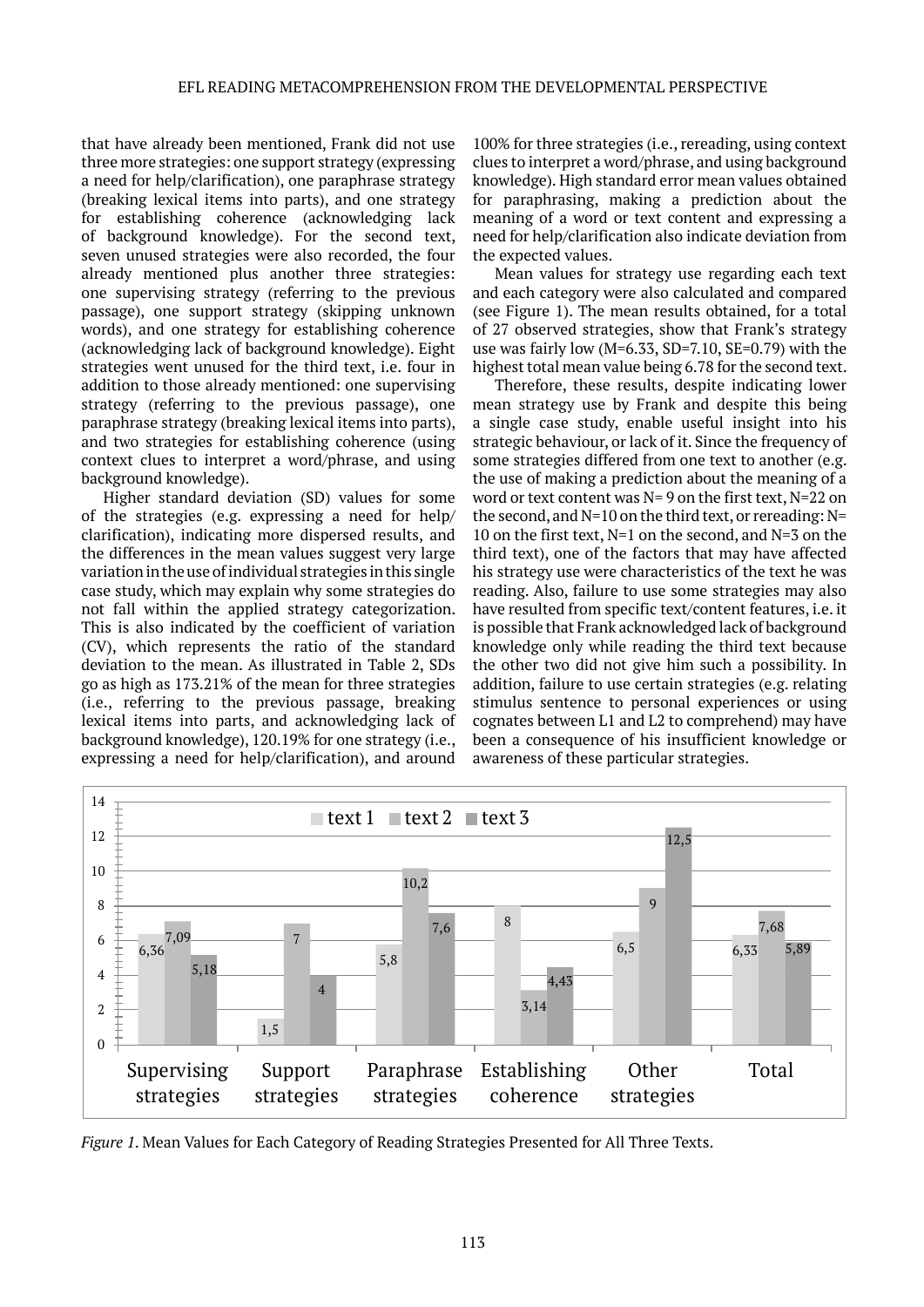### **Post-Reading Interview(s) (PRI) and On-Line Observation(s)**

With reference to the final instrument, we can see that PRI 1 supported earlier evidence of Frank's poor performance on TRT 1 since he himself admitted a lack of (particularly key) word knowledge several times (e.g., "Have no idea – these two words … this is what mostly keeps bothering me!"), so he could not comprehend the text completely ("… actually I don't know what this is all about …") and, consequently, was not able to suggest any title ("This should be a kind of detective story … Well, how should I know?! It's difficult (…) again these two words … they are important here, I guess …"). His focus on word identification was very obvious and clearly prevented him from making free conclusions about the text at the global level. Asked about the plot, he mostly followed the text by translating, paraphrasing and guessing – sentence after sentence (without summarising the key points). The observational notes additionally reveal that he was anxious, which made him tap his right foot under the desk all the time. Despite his excellent behaviour in the training sessions, his inhibition was recognised during this test-taking session. Based on the general impression, Frank was very systematic when doing the task (sometimes even wasting time on some portions), paid great attention to details (often unnecessarily), approached the task very affectively (lots of sighs, moments of frustration, impatient reactions, etc.) – he was very serious about his involvement in the study and tried to make the most of it.

Next, PRI 3 related to TRT 3, which did not yield great results either, showed a higher level of comprehension ("This is a sort of his autobiography …") because he suggested the title correctly and expressed his positive feelings about the task itself ("not difficult"), hoping for good results ("At least I think that I knew a lot"). Yet, from time to time, he would mention: "I know what to say but don't know what to write here". He probably meant that he could globally comprehend a particular portion, but had some local problems at the level of writing (spelling) or grammar (part of speech), explicitly referring this specific task to his EFL production abilities. Online observations also indicated that this was still a real problem for him ("This is all I know – can't go on …"), which he mostly tended to solve again by translating the text into Croatian (this was how he started the task and he continued this way until he had finished it), but his translations frequently made him confused and hesitant, and sometimes even led to frustration ("Oh my God!!", "What?!").

PRI 2 considering TRT 2, on which Frank performed 'the best' (see Text restoration task(s) (TRT) above), indicates that he mainly comprehended the text globally despite "many unfamiliar words, indeed"; it seems that he built a wider picture of the story since he provided more inferences rooted in the given context ("This is the most logical solution here.") and his background knowledge ("his tent … meaning he's camping."). Therefore, he immediately suggested an adequate title but, when asked about his feelings/ experiences on this particular occasion, he was not specific ("don't know what to say"). However, according to the observations, he would grow frustrated and impatient almost every time he could not remember, understand or write something ("What's missing here?!?", "Huh, it's confusing me so much."), and would also show a lack of confidence. From time to time, he showed an awareness of the excessive attention he was giving to the same problem and its solution(s), which he explicitly mentioned ("Oh my God, I'm constantly focusing on this."); he then tried to solve the problems not only through overusing translations and paraphrasing, but by relying on predictions ("This should be some …") and asking for help ("What does this word mean?"). Obviously again, he was extremely eager to do the task correctly and properly.

### **Total Performance in Grade 8**

To sum up, Frank's reading in English at the end of this part was unexpectedly not as successful as it had been in Grade 5, which may be directly related to his proficiency in English. Frank had some abilities that indicated his strategic approach, but he did experience EFL reading as a problem-solving activity in which he tried to focus on both lower-order and higher-order strategies. However, his EFL reading behaviour in Grade 8 was not sufficiently developed to help him to select strategies that could be more efficient in terms of his comprehension capacity.

### **Conclusion**

Considering the participant's background, we may conclude that his language development was not straightforward, since he was raised in an Albanian language setting deeply immersed in a Croatian language environment, particularly with respect to his formal education experiences and out-of-home personal life. In addition, he was exposed to learning two foreign languages (almost) at the same time, one of which was the second language for a part of the population of the place in which he spent his childhood. Looking specifically at learning English, this occurred under special circumstances, which were not favourable in the participant's case, putting him in a position of constant competition with his classmates who were more advanced and experienced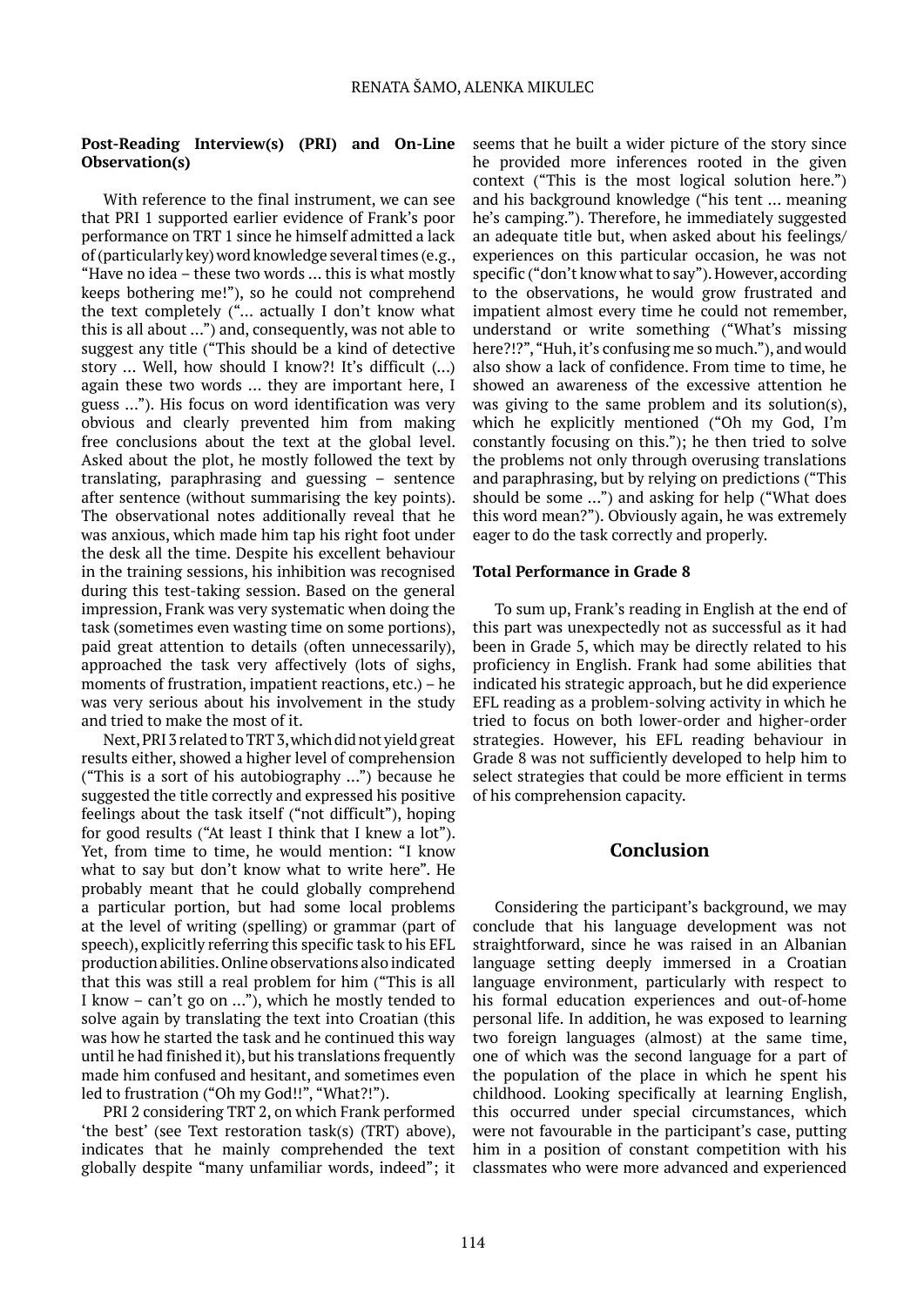when he joined them. However, it must be mentioned that the overall learning conditions were not stable for them as a group either, since they went through several changes. Specifically, they changed teachers, the number of learners in classes, the total amount of class periods and space where the lessons were held, along with all the facilities and aids normally found in a learning/teaching environment. It is quite clear that these are factors of crucial importance for any formal language development, so we suppose that one of the reasons for the results obtained lies in a combination of such linguistic and non-linguistic landscapes (Šamo, 2015).

Based on the findings driven by the given research design, it can be generally concluded that the participant's later EFL reading development represents a true problem-solving process during which he consciously tried to cope with comprehension (and other) problems in the text by using strategies frequently, but with limited scope, although it might be argued that his early reading development and problem-solving processes were not assessed well enough to enable us to draw more reliable comparisons. It suggests that his metacomprehension ability did not develop as anticipated over the extended period. In other words, the effect of extended exposure to EFL in this Croatian school learner was not entirely positive when his awareness of EFL reading comprehension was taken into account (see Šamo, 2009), which disconfirmed our hypothesis. This consequently fits into SLA research findings, which have more recently viewed the question of exposure in "a very wide spectrum of considerations' (Singleton, 2014, p. 33). Age is just one of the factors, highlighting the interactive network of various language development components.

Most studies are subject to certain limitations and ours was no exception. First, since the participant's linguistic picture is rather complex, it might have been useful to assess each language in terms of metacomprehension abilities to set a base line for later assessment comparisons, although it should be mentioned that we focused on his EFL reading in particular, as the title of the current paper clearly shows. Second, the participant could have been given a similar EFL proficiency test in Grade 5 to provide precise insights into interference factors related to his EFL proficiency and metacomprehension reading strategies. Despite these shortcomings, we still believe that the present study can reveal some interesting views of EFL reading metacomprehension development and contribute to the longitudinal mixed-method approach to reading research within SLA.

### **Acknowledgements**

We would like to thank the anonymous reviewers and Jelena Mihaljević Djigunović for their helpful feedback and suggestions.

### **References**

- Adams, M. J. (1999). *Beginning to read: Thinking and learning about print*. Cambridge, MA & London, UK: The MIT Press.
- Aebersold, J. A., & Field, M. L. (1997). *From reader to reading teacher: Issues and strategies for second language classrooms*. Cambridge, UK: Cambridge University Press.
- Alderson, C. J., Nagy, E., & Oveges, E. (Eds.). (2000). *English language education in Hungary, Part II: Examining Hungarian learners' achievements in English.* Budapest, Hungary: The British Council Hungary.
- Anderson, N., Bachman, L., Perkins, K., & Cohen, A. (1991). An exploratory study into the construct validity of a reading comprehension test: Triangulation of data sources. *Language Testing, 8*, 41-66.
- Beech, R. J., & Colley, A. M. (1990). *Cognitive approaches to reading*. Chichester, England: John Wiley & Sons, Ltd.
- Benatti, G. A. (2015). *Key methods in second language acquisition research*. Sheffield & Bristol, UK: Equinox.
- Block, E. L. (1992). See how they read: Comprehension monitoring of L1 and L2 readers. *TESOL Quarterly*, *26,* 319-343.
- Byram, M. (Ed.). (2004). *Routledge encyclopedia of language teaching and learning*. London, UK: Routledge.
- Cohen, A., & Weaver, S. J. (2006). *Styles and strategiesbased instruction: A teachers' guide*. Minneapolis, MN: Center for Advanced Research on Language Acquisition, University of Minnesota.
- Fekete, H., Major, E., & Nikolov, M. (Eds.). (1999). *English language education in Hungary: A Baseline study*. Budapest, Hungary: The British Council Hungary.
- Gardner, R. C. (2002). Social psychological perspective on second language acquisition. In R. B. Kaplan (Ed.), *The Oxford handbook of applied linguistics* (pp. 160-169). Oxford, UK: Oxford University Press.
- Geva, E., & Ramírez, G. (2015). *Focus on reading*. Oxford, UK: Oxford University Press.
- Grabe, W. (2009). *Reading in a second language: Moving from theory to practice*. Cambridge, UK: Cambridge University Press.
- Jelaska, Z. (2005). Materinski, drugi, strani i ostali jezici [First, second, foreign and other languages].